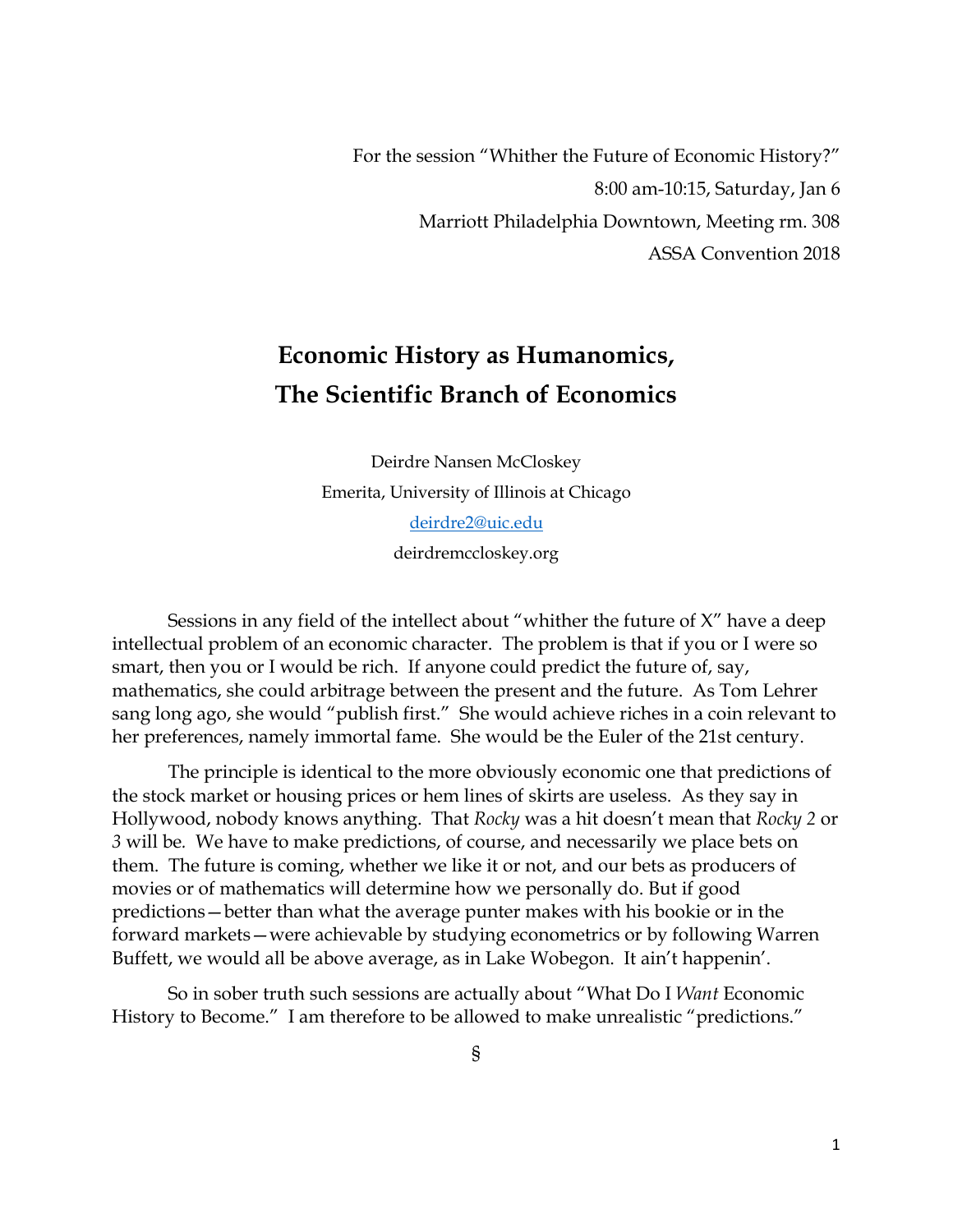I actually think, to be realistic for a moment, that it probable that economic history will continue for the next decade or so to be dominated by scientism. Scientism is the belief that you are only Scientific if you follow a Method of Science laid down by amateur philosophers fifty or a hundred or two hundred years ago. In cliometrics everything is supposed to be quantitative, because then we are scientists. In science generally the method is supposed to be Baconian, expressed by Sherlock Holmes in "A Study in Scarlet" as "it is a capital mistake to theorize before you have all the evidence. It biases the judgment." In history the method comes from Leopold von Ranke's first book, in the 1824, in the form of *wie es eigentlich gewesen*, "as [the past] actually was," and in American history from the 1880s to the present in the form of "that noble dream" of an objective historical science. <sup>1</sup> In economics the method comes from Lionel Robbins in the 1930s, influenced by an Austrian logical positivism already under devastating attack by actual philosophers. Nonetheless the illogical method of logical positivism was enthusiastically seconded by Samuelson in the 1940s and Friedman in the 1950s.

The method eventuated in the official constitution of Samuelsonian economics, drafted by Tjalling Koopmans in 1957, *Three Essays on the State of Economic Science.*  Koopmans (whose name, by the way, means "salesman") recommended a theoretical/empirical specialization. He recommended that theorists spend their time gathering a "card file" of *qualitative* theorems attaching a sequence of axioms *A', A'', A'''*, etc. to a sequence of conclusions *C', C', C'''*, etc., *separated from* the empirical work, "for the protection [note the word, you students of free trade] of both," both the theorist and the empiricist. Then the empirical econometricians down the basement will get to work to see if in the world A' leads to C' or to C'''.

The official method would be fine if the theorems were not merely qualitative, the way Samuelson in *Foundations* had laid down they could be. If they took instead the *quantitative* form of the math used by physicists or geologists, in contrast to the on/off existence theorems that mathematicians and economists love so much, good. Then the duller wits like McCloskey the economic historian could be assigned to mere observation, filling in the blanks in the theory. But *there are no blanks to fill in*, no How-Much questions asked, in the sort of theory that economists admire and that absorbs much of their waking hours (in recent years a little less, I am glad to acknowledge, in favor of quantitative simulation, praise the Lord).

I am here to tell you that the Samuelson-Friedman-Koopmans method will go on being used in economic history for a while, until economic historians realize that whatever its prestige in economics, and its power to overawe in history, it is bankrupt.

In its theoretical branch the excess of liabilities over assets in the method is well illustrated by non-cooperative game theory. For one thing, experimental economics has shown over and over again that the premise of non-cooperation is factually mistaken in humans. For another, finite games unravel, and infinite games have infinite numbers of

l

<sup>1</sup> Novick 1988 on American history. Novick argues that *eigentlich* should actually be translated "essentially," which gives the phrase a less naively Baconian essence.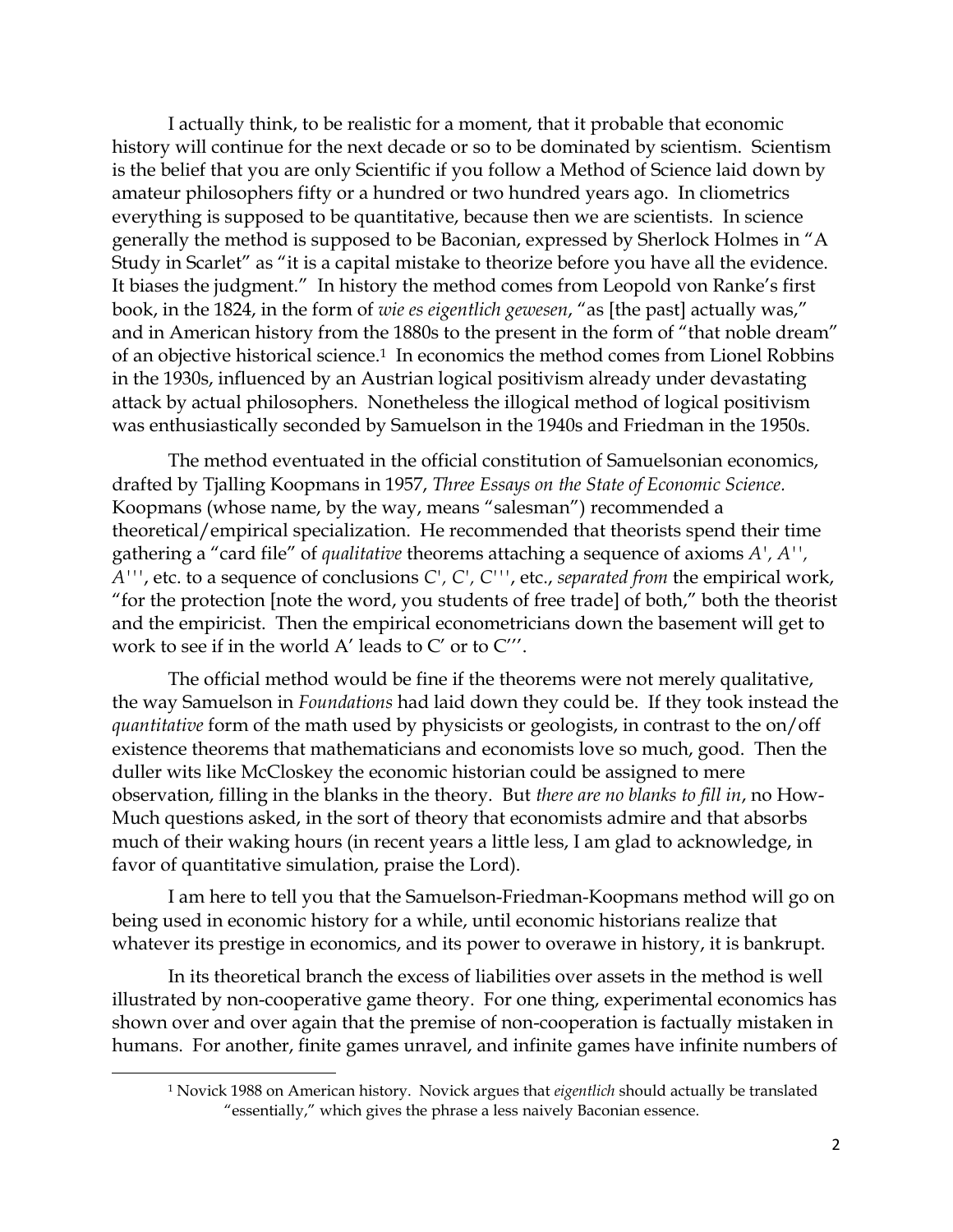solutions. No one is against theory, if it means economic ideas. Informational asymmetry. Computational general equilibrium. Good. But if all we have is Koopmans' card file of qualitative theorems out to  $A^{100'}$ , none tested, even in the rare cases that they can be, what do we have, scientifically speaking?

Ah, but you will reply, we *do* test, with econometrics. No we don't. Name the important factual economic proposition since the Second World War that has been rejected or accepted by econometric test. Robert Fogel subtitled his book of 1964 on railroads *Essays in Econometric History*. But Bob did not use econometrics, even by the definition of 1964. He used simulation. Rich Weisskoff and I were the RAs for John Meyer about that same time, incompetently helping edit his essays with Alfred Conrad for a book entitled *The Economics of Slavery: And Other Studies in Econometric History* (also 1964). It was in fact simulation and accounting. One of Meyer's simulations, an inputoutput study of British growth in the late nineteenth century, led me out of using Keynesian aggregate demand for the long run, when I realized that John had done so and that it did not make a lot of sense in terms of opportunity cost.

Three terms of econometrics, such as I took (with Meyer in one course and Guy Orcutt, that pioneering simulator, for the rest), with no graduate training in other empirical methods—such as simulation, archival research, experiment, surveys, graphing, national income accounting—makes modern PhDs into savants of tests of statistical significance. Test, test, test says David Hendry. The trouble is that such tests are themselves bankrupt, as for example Kenneth Arrow noted in the same year as Koopmans' constitution (Arrow 1957). You will not believe that null hypothesis testing without substantive judgment of magnitudes is bankrupt, I know. Perhaps you can believe the report in 2016 of an official committee of the American Statistical Association (ASA 2016). I predict that someday you will get it, and will give up mechanical tests of statistical significance at the .05 level and will start doing actual science.

On the side of theory and Koopmans' card file, I worry in economic history about "analytical narratives," which seem to be popular with neo-institutionalists of the Northian tendency. The trouble again is the lack of quantitative testing. It doesn't seem to happen to a high standard. If the analysis is "consistent with" some little piece of economic history, all is said to be well. What one would like to see is quantitative oomph, or else the humanist's substitute for quantity, comparative histories. Either or both would do.

I hesitate to cast the first stone, because I am not without sin. True, as the men caught in the Me Too movement nowadays often say in extenuation, the sinning was a long time ago. Still, by confessing my own sins here and now I can sidestep the impoliteness of naming particular works by my beloved colleagues in economic history that routinely misuse analytic narratives—that is, existence theorems, weakly "consistent" with the data, and not comparative, either. It would not be difficult to name them. It would be even easier to name colleagues who use tests of statistical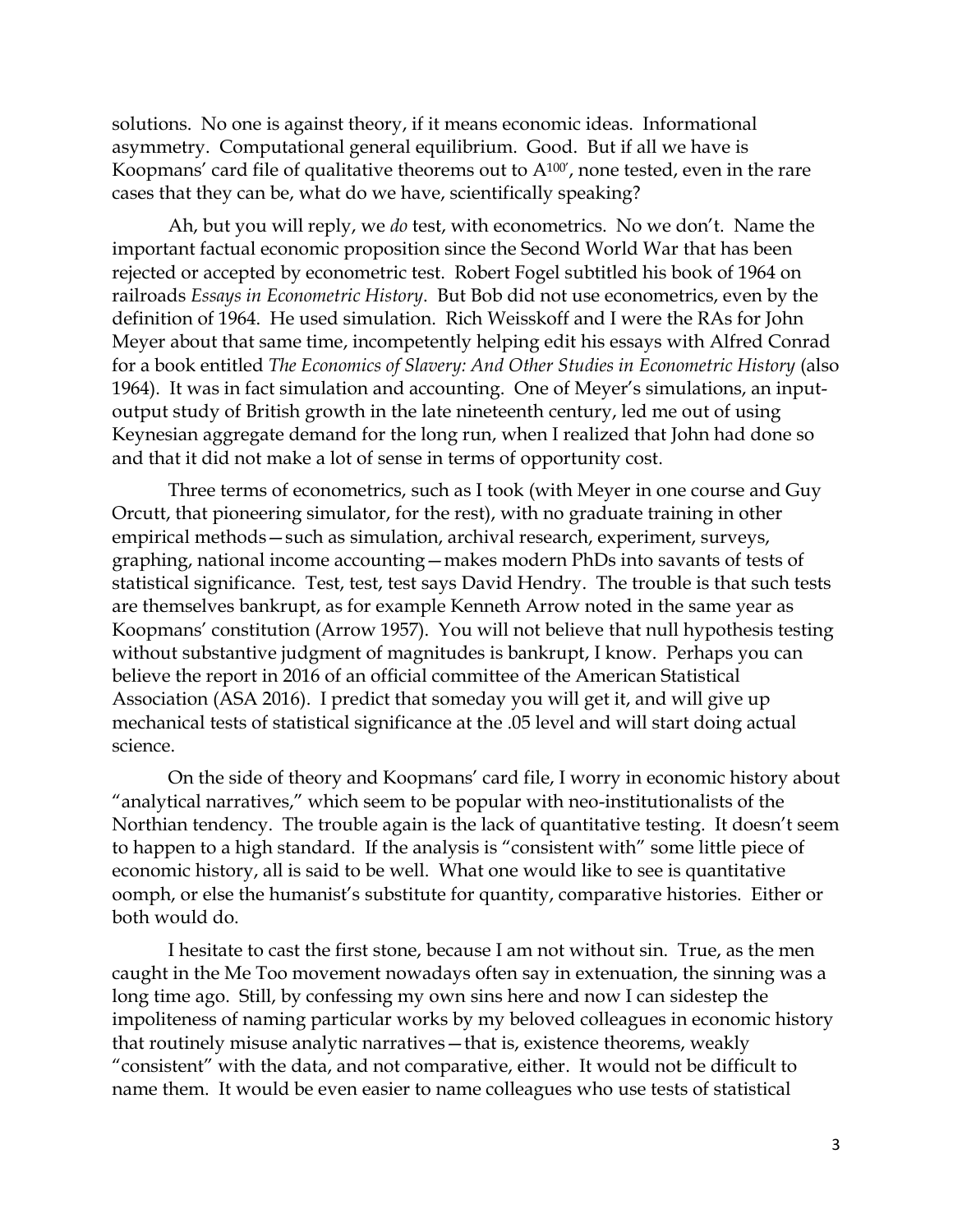significance—also weakly "consistent" with the data, at low power, and anyway usually irrelevant to the economic and historical question at issue, which is almost always not fit but coefficient size, substantive oomph.

Bless me, father, for I have sinned. It has been half a century since my last confession.

In 1971 I gave a paper to the meetings of the Economic History Association, published the next March as "The Enclosure of Open Fields: Preface to a Study of Its Impact on the Efficiency of English Agriculture in the Eighteenth Century." Sounds swell, eh? But I remember uneasily that my commentator in the session at the meetings, the law professor and student of environmental law and economics, Earl Finbar Murphy, complained that I had not shown in the paper that my very clever analytical narrative had quantitative oomph. I was distressed at the complaint, and, in the way of young scholars, angry. But I must have taken the complaint to heart, because the next time I ventured into the open fields and their enclosures I made sure to provide the quantitative goods, in a paper in 1976 called "English Open Fields as Behavior Towards Risk." When my friend Stefano Fenoaltea challenged the argument with another analytic narrative, also not tested for oomph, and uncharacteristically for Fenoaltea lacking the quantitative goods, I wrote with a student at Chicago, John Nash, a paper measuring the oomph of storage of grain as insurance alternative to scattering of plots of land (McCloskey and Nash 1984). Oomph.

And in that paper with John, to speak of econometrics, in order to isolate the cost of storage per month, including interest, we regressed changes in the prices of grain in one location against the number of months the change was measured over. The slope is what mattered. We had the sense not to use tests of significance to "test" what any economist already knows, that prices rise after a harvest by the cost per month of storage. They have to, for elementary reasons of arbitrage. Our *R*2*s* were derisory. But so what? We were filling in the factual blanks in a quantitatively specified theory.

And again about the same time (the light was dawning in me slowly, slowly) I wrote a paper with J. Richard Zecher on "How the Gold Standard Worked" (1976), which used regression analysis to articulate a quantitative standard of what "one market" means. We did not do what studies of market integration routinely do down to the present, which is to "test" against a .05 standard of significance "whether or not" separate markets were integrated. Such a test is meaningless. There is no sense, Dick persuaded me, in which on/off, yes/no is a scientific standard. One has to have a comparative standard, such as within-USA integration of the market in bricks compared with international integration, USA vs. UK, for example. It's true in physics and it's true in economic history.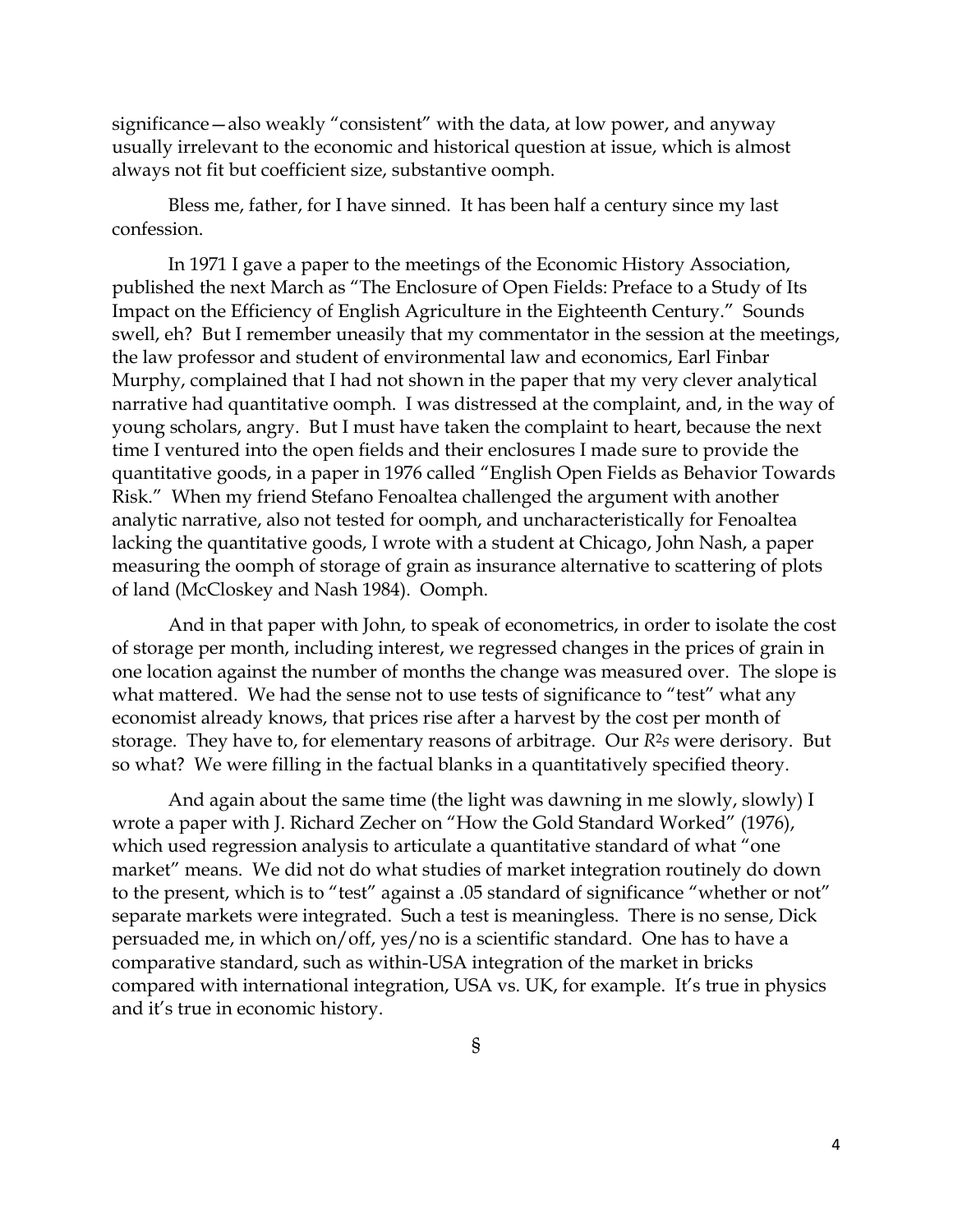Enough of reality. What do I want economic history to become? What are my unrealistic predictions? In brief: I want it to continue to be the scientific part of economics and of history, but to get even more scientific than it is now.

Many economic historians trained as economists lack self-confidence in the face of their proud if ignorant colleagues in theory and econometrics, and therefore do not realize that economic history is the Darwinian-scientific part of economics. Economic historians trained in other fields such as sociology or history itself or in departments of economic history in the Old World are less inclined than their cliometric colleagues in the United States to whore after the latest "insight" from the theorists or the latest "technique" of the econometricians identifying the number of angels on the head of a pin. But anyway, I say again, with pride at my colleagues' accomplishments worldwide, economic history is the almost completely *scientific* portion of economics and of history.

Realize, though, that the word "science" is a big problem in English, and is misleading economic historians to try to imitate what they imagine happens in physics. In all other languages, from French to Tamil and back, the local science word means merely "systematic inquiry," as distinct from, say, casual journalism or unsupported opinion. In German for example *Geisteswissenschaften,* which means literally in English a spooky sounding "spirit sciences," is the normal German word for what American academics call the "humanities," the British "arts." The Dutch to this day speak of *kunstwetenschap,* "art science," which English speakers now would call "art history" or "theory of art" and place firmly in the humanities arrayed against science. In Italy a proud mother of a 12-year old girl who is doing well at school speaks of *mea scienziata,*  which sounds strange indeed in recent English, "my scientist."

In earlier English *Wissenschaft* or *wetenschap* or *scienza* is what "science" also meant in English. Thus Alexander Pope in 1711: "While from the bounded level of our mind / Short views we take, nor see the lengths behind: / But more advanced, behold with strange surprise / New distant scenes of endless science rise!" (Pope 1711, *Essay on Criticism*, lines 221–224). Then in the mid-19th century, as a result of disputes over chairs of chemistry in Oxford and Cambridge, the word was specialized to the systematic study of the physical world. In the *Oxford English Dictionary,* the new meaning, slowly adopted from the 1860s on (Alfred Marshall never did adopt it, but by the time of Keynes everyone had), became sense 5b, the dominant sense now, the lexicographers of Oxford inform us, in ordinary usage.

The usage of the last century and a half makes for endless yet silly disputes about whether economics is a science, and gives natural scientists permission to issue lofty sneers about social *science*. Yet what would it matter to the practice if after learned dispute we decided economics or economic history were *not* sciences? I suppose we would be banished from the National Science Foundation or the National Academy of Science, which would be sad and unprofitable. But would the banishment change the actual practice of economic or historical science?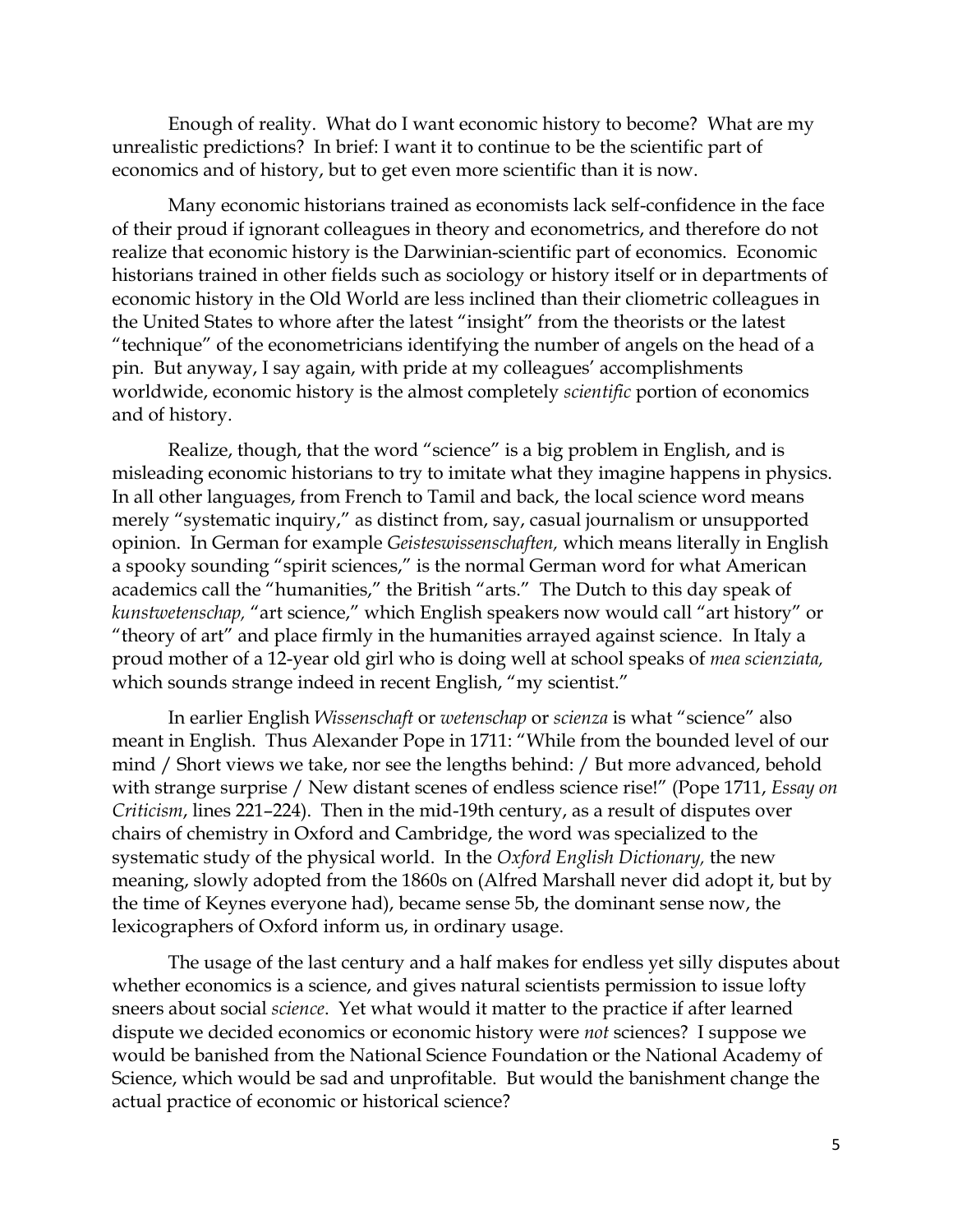In actual practice, indeed, the sort of categorical issues that occupy *humanistic* sciences are an essential step in any systematic inquiry, whether of physical or social or conceptual matters. The humanities—such as literary criticism in the Department of Literature, and number theory in the Department of Mathematics, and transcendent meaning in the Department of Theology—study categories, such as good/bad, lyric/epic, 12-tone/melodic, red giant/white dwarf, hominid/Homo sapiens, prime/not, God/gods, exist/not. The crucial and neglected point in the battle of the Two Cultures is that such humanistic and human categorization is a *necessary initial step in any scientific argument*. You have to know what your categories *are* by wellconsidered definition, such as Homo sapiens sapiens/Homo sapiens neanderthalensis, before you can *count* their members. This is obvious—though not to the George Stiglers or Michael C. Jensens or Murray Rothbards of economics.

For example, economic theory is humanistic, dealing in definitions and their relations, sometimes called "theorems" or, more usefully for an empirical science, "derivations." Theory makes remarks about categories—as Coase did: Transactions costs may be important here, and this is how they should be defined. Or, as Irving Fisher and Milton Friedman said, MV = PT. Or, as Edgeworth and Samuelson said,  $\frac{dU}{dx}/\frac{du}{dy} = P_x/P_y$ . Or, as the Austrian economists say, markets may be more about events out of equilibrium than about equilibrium. Or, as Israel Kirzner and now Deirdre McCloskey might put it, discovery may be more important for human progress than is routine accumulation or routine maximization of known functions.

At the level of economic theorizing, such folk are humanists, dealing in categories and derivations, in advance of and sometimes in lieu of examining the history of actual markets. I recently spent some time browsing through Jean Tirole's textbook on the theory of finance (2006; Nobel 2014). The book gathers some hundreds of theories, with no evidence supplied about which of the theories might apply to actual financial markets. It is as much an exercise in humanism as is Kant's *Critique of Pure Reason* or Ramunajan's notebooks on number theory.

Some definitions and their corresponding theorems are wise and helpful, some stupid and misleading. The humanities, and the humanistic steps in any science, study such questions, offering more or less sensible arguments for a proposed category being wise or stupid, short of counting or comparison or other factual inquiry into the world. The humanities study the human mind and its curious products, as for example John Milton's *Paradise Lost* or Mozart's Flute and Harp Concerto in C (K. 299) or the set of all prime pairs or the definition of GDP. The studies depend on categories, such as enjambed/run-on lines or single/double concerti or prime/not-prime or marketed/unmarketed, such as we humans use.

In 1910, for example, many economists and other scientists such as the great statistician Karl Pearson believed that the category "Aryan race" was wise and helpful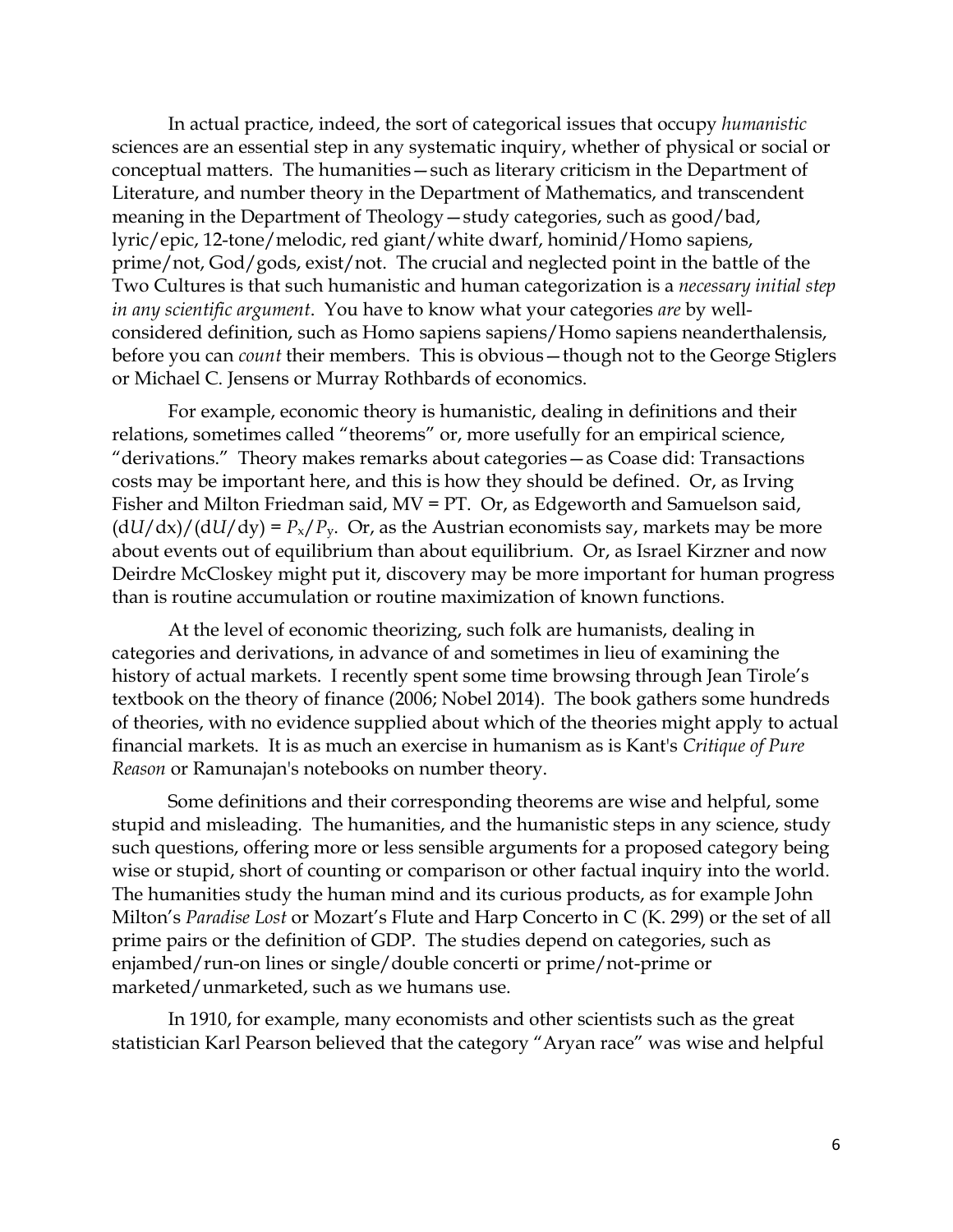in thinking about the economy and the society.2 Around then the American Progressives, and especially the leading economists among them, believed passionately in racism, and advocated policies such as immigration restrictions and the minimum wage to achieve eugenic results in favor of the Aryan race (Leonard 2016). Later we decided, after some truly disturbing experiences and more reflection, that "race" aside from Homo sapiens sapiens was actually a stupid and misleading and even evil category. The decision itself depended on reflections on the humanistic categories of helpful/misleading, wise/stupid, good/evil.

The necessity of the humanistic first step, note well, applies to physical and biological sciences as much as to *les sciences humaines* or *die Geisteswissenschaften.*  Meaning is scientific, because scientists are humans asking questions interesting to them about the meaning of  $\beta$  decay. Such is the main conclusion of science studies since Thomas Kuhn. The Danish physicist Niels Bohr wrote in 1927, that "It is wrong to think that the task of physics is to find out what the world is. Physics concerns what we can *say* about it."3 We. Humans. Say. With words. About such *geisteswissenschaftliche* categories the German-American poet Rose Äuslander wrote, "In the beginning / was the word / and the word was with God / And God gave us the word / and we lived in the word. / And the word is our dream / and the dream is our life."<sup>4</sup>

We dream of categories, in our metaphors and stories, and with them make our lives, especially our scientific lives, saying the world. The poet Wallace Stevens exclaims to his companion, walking on a beach in Key West, "Oh! Blessed rage for order, pale Ramon, / The maker's rage to order words of the sea," the human arrangement of words imposing order on the world: of the woman they had heard singing, "when she sang, the sea, / Whatever self it had, became the self / That was her song, for she was the maker."

There is nothing scary or crazy or French or postmodern or nihilistic about such an idea. The "hardest" sciences rely on human categories, and therefore on human rhetoric and hermeneutics, the speaking and the listening sides of human conversation in the sciences. The category of "capital accumulation," for example, can be defined in an aggregate, Smithian-Keynesian way. Or it can be defined in a disaggregated, project-specific Austrian way. It matters to the science. The humanistic job of economic theory is to ponder the categories, to see their internal logic, to criticize and refine them,

 $\overline{a}$ 

<sup>2</sup> A late example of his views is Pearson and Moul 1925, "Taken on the average, and regarding both sexes, this alien Jewish population is somewhat inferior physically and mentally to the native population." And an early one is Pearson 1892 (1900), pp. 26-28, "From a bad stock can come only bad offspring. . . ."

<sup>3</sup> Quoted in *Niels Bohr: Reflections on Subject and Object* (2001) by Paul McEvoy, p. 291. The provenance of the remark is a little hazy, but it is well known. In Danish, the philosopher Hans Siggaard Jensen informs me, it was something like "*Fysik er ikke om hvordan verden er, men om hvad vi kan sige om den*."

<sup>4</sup> *Am Anfang/war das Wort/und das Wort/war bei Gott/Und Gott gab uns das Wort/und wir wohnten/ im Wort/ Und das Wort ist unser Traum/ und der Traum ist unser Leben*.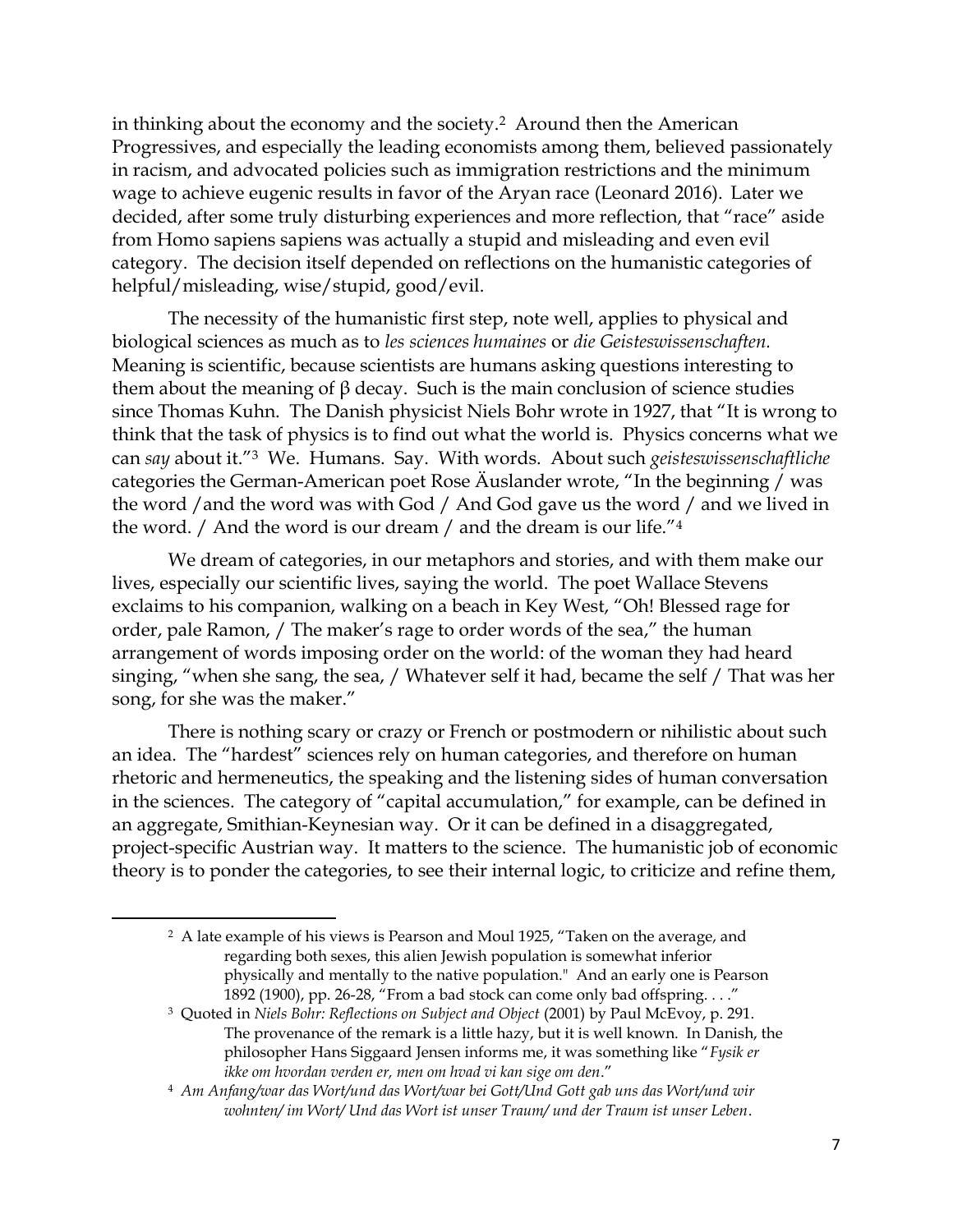just as in the departments of English and of physics.

But the humanistic step—though I am saying it is quite necessary for scientific thought—is of course not in a factual science like economics the whole scientific job. It is a point that economists regularly miss in their fascination with the blessed rage for order. Theory is not science *tout court.* One could have a theory of epics or concerti that never applied to any actual epic or concerto, and indeed foolishly misrepresented them as they are in the actual human world. Specializing in humanistic theorizing of the sort that Kenneth Arrow or Frank Hahn did is dandy, but it does not do the entire scientific job unless it is at some point firmly attached to experiment or observation or other tests against the world, as much of the work of these two brilliant men never was. The philosopher and economist Arthur Diamond looked into the empirical uses of abstract general equilibrium theory such as Arrow and Hahn practiced, and found that there was none.<sup>5</sup> If you are making a quantitative point, as must happen in a policy science like economics or in a world-speaking science like physics or in the glorious systematic inquiry into the past of the business of ordinary life called economic history, then after the humanistic step you must proceed to the actual count or the testing comparison. Count the deaths from plague in the 1340s or compare its impact in China.

Too often in economics the count or comparison does not happen, because economists think, as I have said, that theorems offer factual "insight," and believe that statistical significance "tests" the theory against facts. The two sides, theory and econometrics, they say, therefore can specialize and specialize and specialize. Never trade. Such a procedure believes it imitates physics, without understanding how physics actually works. Physicists, as one can see in the lives and writings of Enrico Fermi and Richard Feynman, spend much of their time studying the physical equivalent of the *Journal of Economic History*.

§

So what? Here's what. Economic history should become as humanistic as it is now anti-humanistic. It will become so if we do not keep being anxious that we might not be worthy of the white coats of the Scientists, sense 5b.

The word is "humanomics," coined by the indubitably scientific experimental economist Bart Wilson and embodied now in a book in progress by Bart and the Nobelist and founder and first president in 1986 of the Economic Science Association, Vernon Smith. I quarreled with Vernon at the time about the appropriation of the word "science" for what is exclusively an association of laboratory experimenters. By now he and I thoroughly agree that "science" covers more than imitations of physical sciences. Humanomics does not abandon what we can learn from such imitations, and is certainly not against mathematics or statistics. But it invites the methods of the humanities into economic science. Bart and Vernon and colleagues, for example, are

l

<sup>5</sup> Diamond 1988, though Leland Yeager noted correctly that it does provide a useful "integrating factor of the whole body of economic theory" (Yeager 1999, p. 28).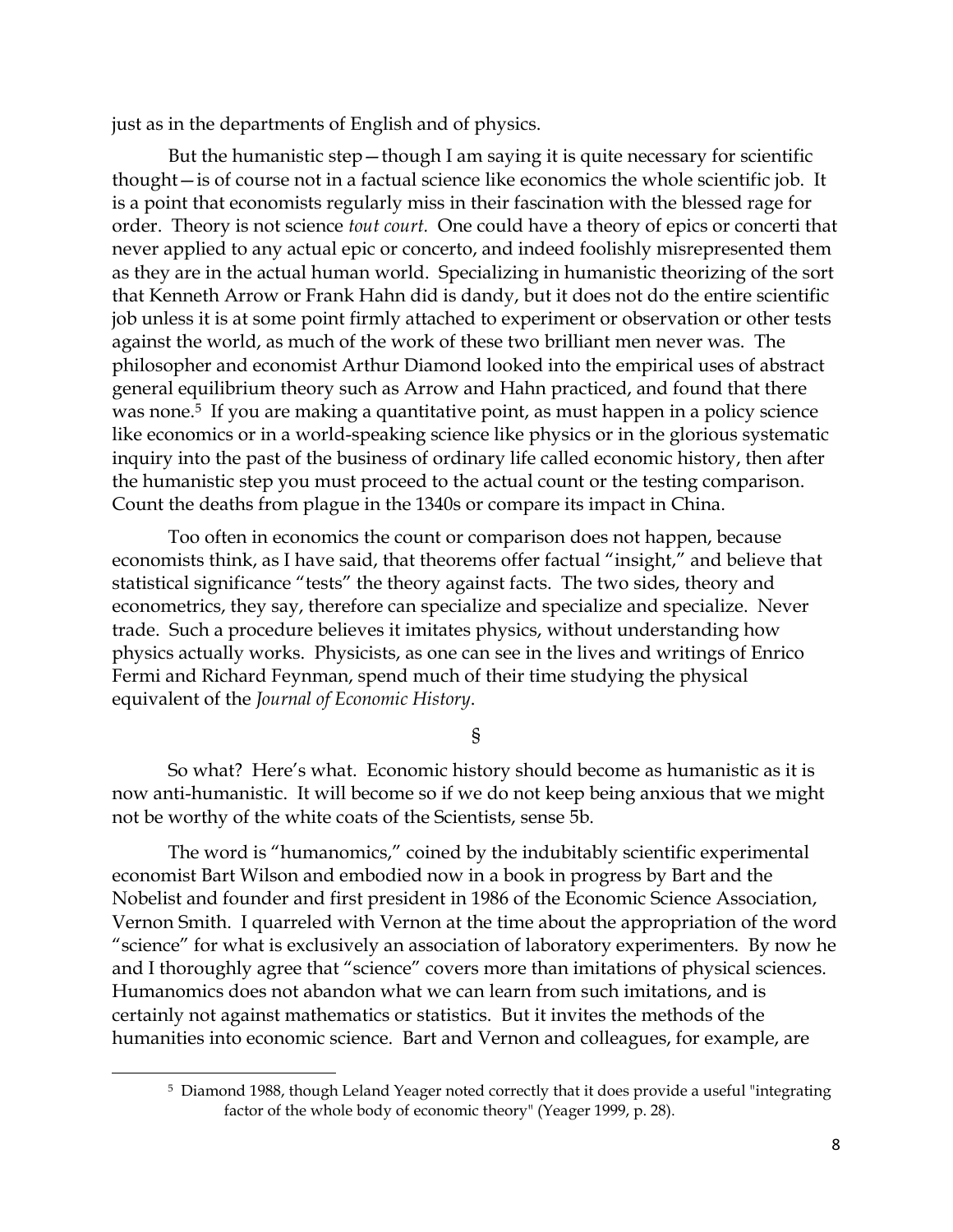increasingly studying the meaning that their experimental subjects attach to their actions, as revealed by humanistic techniques of textual analysis of what the subjects say to each other. It has been known for decades in experimental economics that letting the subjects speak to each other can radically change the results. The study of human meaning casts light on the ordinary business of life.

We in economic history are well placed to take advantage of humanomics. But to do so, clearly, we need to set aside our anxieties about the National Academy of Science, and listen to all the evidence of the economy, whether it comes in the form of statistics of exports or the themes of contemporary drama. That last, for example, is one piece of evidence that attitudes towards business were radically changing in England in the first decades of the 18th century.

Our colleagues in economics are trudging in the other direction, with a behavioral economics that ignores human meaning in favor of insisting in the manner of 1930s psychology that all that matters is external behavior; or, more extremely antihumanistic, neuro-economics, which studies the brain but ignores the mind, as though we could understand Jascha Heifetz' fiddle playing by a closer and closer study of his muscles.

I do not wish merely to preach (although come to think of it there's nothing wrong with preaching the gospel of scientific common sense). Let me give a concrete example of the scientific payoff of humanomics.

The Great Enrichment per capita in real terms by a factor of 20 or 30 or much, much more since 1800 is the most astounding economic change since the domestication of plants and animals. Historians, economists, and economic historians have been trying to explain it since Smith. Recently some have come to concentrate on the role of ideas, as in the work of the economic historians Joel Mokyr and Eric Jones, the historian Margaret Jacob, the historical sociologist Jack Goldstone, the anthropologist Alan MacFarlane or the economist Richard Langlois, or myself, among a few others.

The Great Enrichment has usually been explained by material causes, such as expanding trade or rising saving rates or the exploitation of the poor or changes in the rules of the legal game. The trouble is that such events happened earlier and in other places. Such a point in criticism of the instinctive materialism of economic scholars after 1890 or so is itself a use of the humanist's substitute for quantification, comparison. The material events cannot therefore explain the Industrial Revolution (which in fact has earlier parallels, a mere doubling of incomes). Especially they cannot explain its astounding continuation in the Great Enrichment of 3,000 percent per capita. One can show in considerable detail (McCloskey 2010) that the material causes we study in economics do not work. One can also show (McCloskey 2016) how attitudes towards the bourgeoisie began to change in the 17th century, first in Holland and then in an England with a new Dutch king and new Dutch institutions.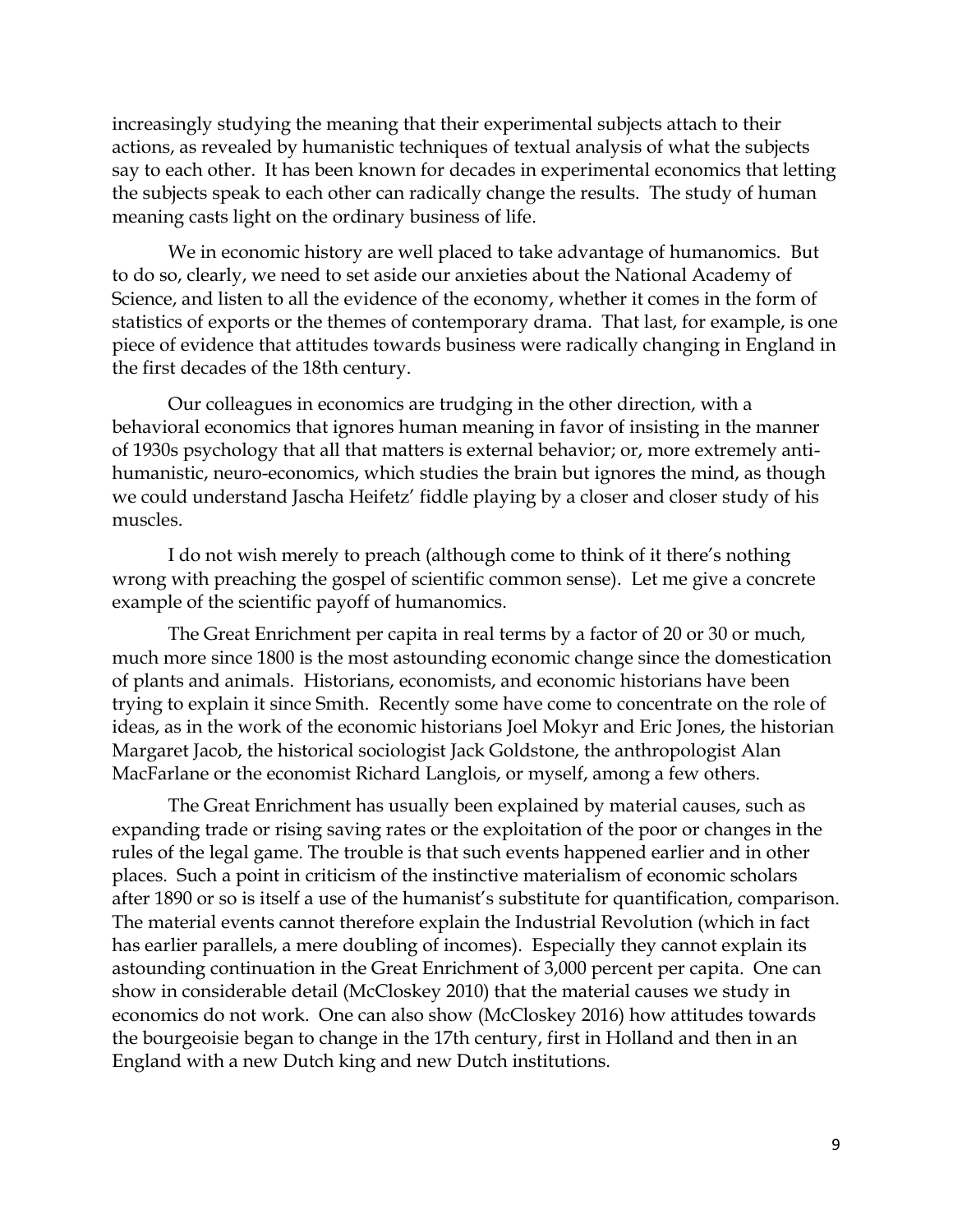One hypothesis is that if the social position of the bourgeoisie had *not* been raised in the way people spoke of it, aristocrats and their governments, or the bourgeoisie itself in guilds and mercantilism, would have crushed innovation, by regulation or by tax, as they had always done. And the *bourgeois gentilhomme* himself would not have turned inventor, but would have continued attempting to rise into the gentle classes. Yet if the material methods of production had not thereby been transformed, by 1800 or so, the social position of the bourgeoisie would not have continued to rise. One could put it shortly: without spoken honor to the bourgeoisie, no modern economic growth. (This last was in essence of Milton Friedman's Thesis.) And without modern economic growth, no spoken honor to the bourgeoisie. (This last is in essence of Benjamin Friedman's Thesis.) The two (unrelated) Friedmans capture the essence of freed men, and women and slaves and colonial people and all the others freed by the development of admiration for bourgeois virtues.

The causes were liberalism (McCloskey 2016), the scientific revolution (Mokyr 2002, 2016; not, however, in its direct technological effects, which were postponed largely until the 20th century), and above all a change in the rhetoric of social conversations in Holland and then in England and Scotland and British North America about having a go. The change in rhetoric was in turn a result of accidents of politics and society in northwestern Europe from the Reformation to the French Revolution that made people bold.

One can ask how an explicitly and persuasive bourgeois *ideology* emerged after 1700 from a highly aristocratic and Christian Europe, a Europe entirely hostile—as some of our clerisy still are—to the very idea of bourgeois virtues beneficial to the poor. In 1946 Schumpeter declared that "a society is called capitalist if it entrusts its economic process to the guidance of the private businessman" (*Encyc. Brit.* 1946). It is the best short definition of that essentially contested concept and misleading word, "capitalism." (Misleading because it invites us to focus on aggregate capital accumulation rather than on the particular and Austrian discovery of ideas for betterment that actually made the modern world.) "Entrusting" the economy to businesspeople, Schumpeter explained, entails private property, private profit, and private credit. (In such terms you can see the rockiness of the transition to capitalism in Russia, say, where agricultural land is still not private, and where private profit is still subject to prosecution by the state, the jailing of billionaires, the cutting down of tall poppies.)

Yet what Schumpeter leaves aside in the definition, though his life's work embodied it, is that the society—or at any rate the people who run it—must *admire*  businesspeople. Schumpeter, as Richard Langlois has noted, had no sociological theory. That is, people must come to think the bourgeoisie capable of virtue. (It's this admiring of the bourgeois virtues that Russia lacks, and has always lacked, whether ruled by boyars or tsars or commissars or Putin and his friends, ever since Muscovy long ago fended off the Mongols, at the sacrifice of commercial Novgorod.)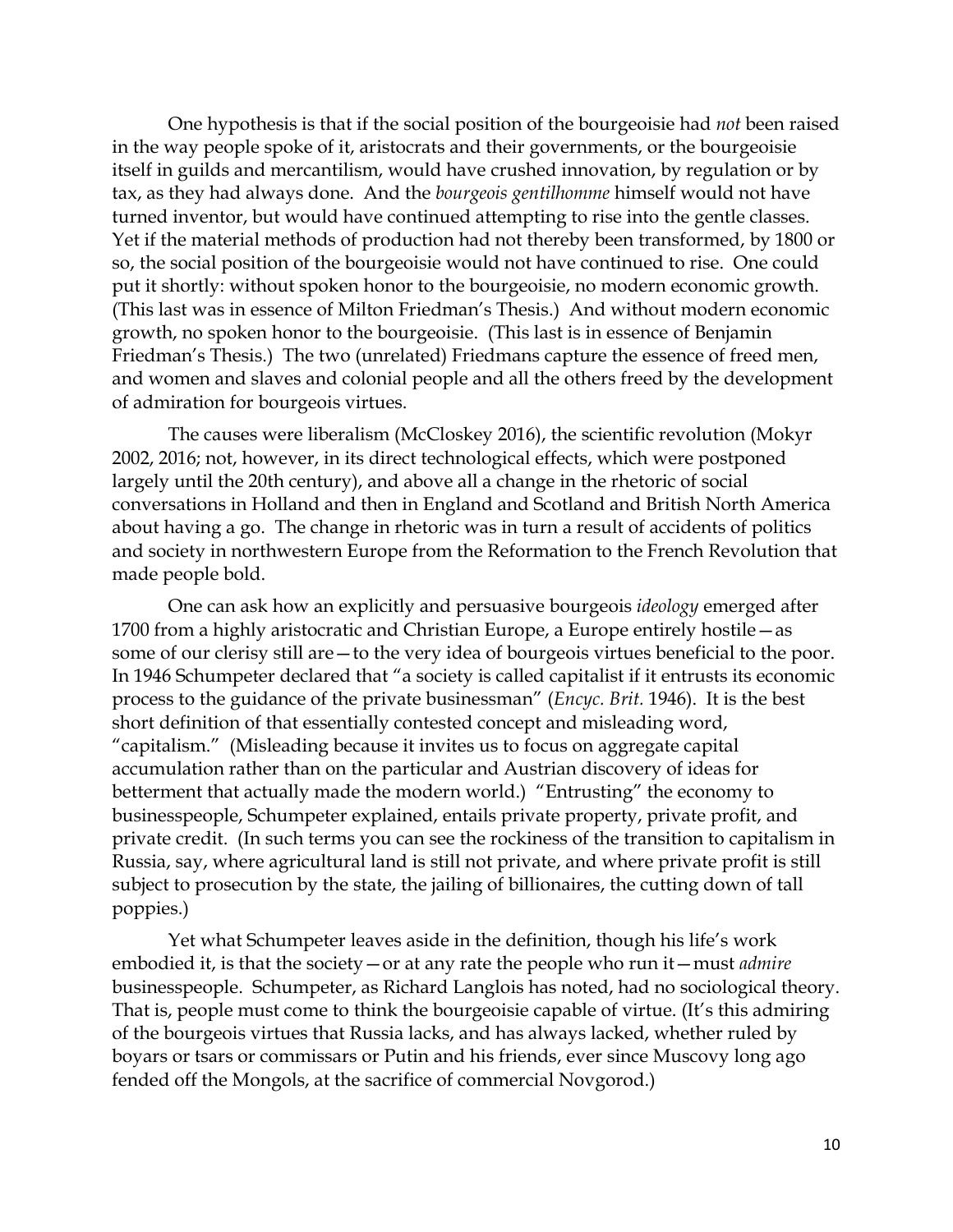Attributing great historical events to ideas was not popular in professional history for a long time, 1890–1980. A hardnosed calculation of interest was supposed to explain all. Men and women of the left were supposed to believe in historical materialism, and many on the right were embarrassed to claim otherwise. But such a result of the "dream of objectivity" hasn't work out all that well. Actual interest—as against imagined and often enough fantasized interest—did not cause World War I. The Pals Brigades did not go over the top at the Somme because it was in their prudent interest to do so. Non-slave-holding whites did not constitute most of the Confederate armies for economic reasons. Nor did abolition become a motivating cause because it was good for capitalism. And on and on, back to Achilles and Abraham pursuing their honor and their faith.

We do well to watch for cognitive-moral revolutions, and not simply to assume that Matter Rules, every time. A showing that ideas matter is not so unusual nowadays among historians. But it is another project to show that the material base itself is determined by habits of the lip and mind—*that* conclusion evokes angry words among most people on the economistic side of the social sciences, and often enough from historical materialists in the humanities.

In short, the Great Enrichment is important example of the force of language in the economy—its linguistic embeddedness as the sociologists would put it. In the economy the force of language is not to be ignored. (Or that it *is* to be ignored: if the research is genuine the possibility must be lively that the hypothesis turns out to be wrong.)

Thus "humanomics." Ignoring the burden of art and literature and philosophy in thinking about the economy is bizarrely unscientific. It throws away, under orders from an unargued and demonstrably silly method, a good deal of the evidence of our human lives. I do not mean that "findings" are to be handed over from novels and philosophies like canapés at a cocktail party. I mean that the exploration of human meaning from the Greeks and Confucians down to Wittgenstein and *Citizen Kane* casts light on profane affairs, too. A human with a set of virtues and vices, beyond the monster of interest focusing on Prudence Only, characterizes our economies, if not our economics.

And so (the hypothesis goes) an economic history without meaning is incapable of understanding economic growth, business cycles, or many other of our mysteries. A humanomic economic history would extend but also to some degree call into question the techniques of modern economics, and the numerous other social sciences from law to sociology now influenced by an exclusively Max *U* theory.

Economic history, that is, can embrace the humanities and become more, not less, scientific.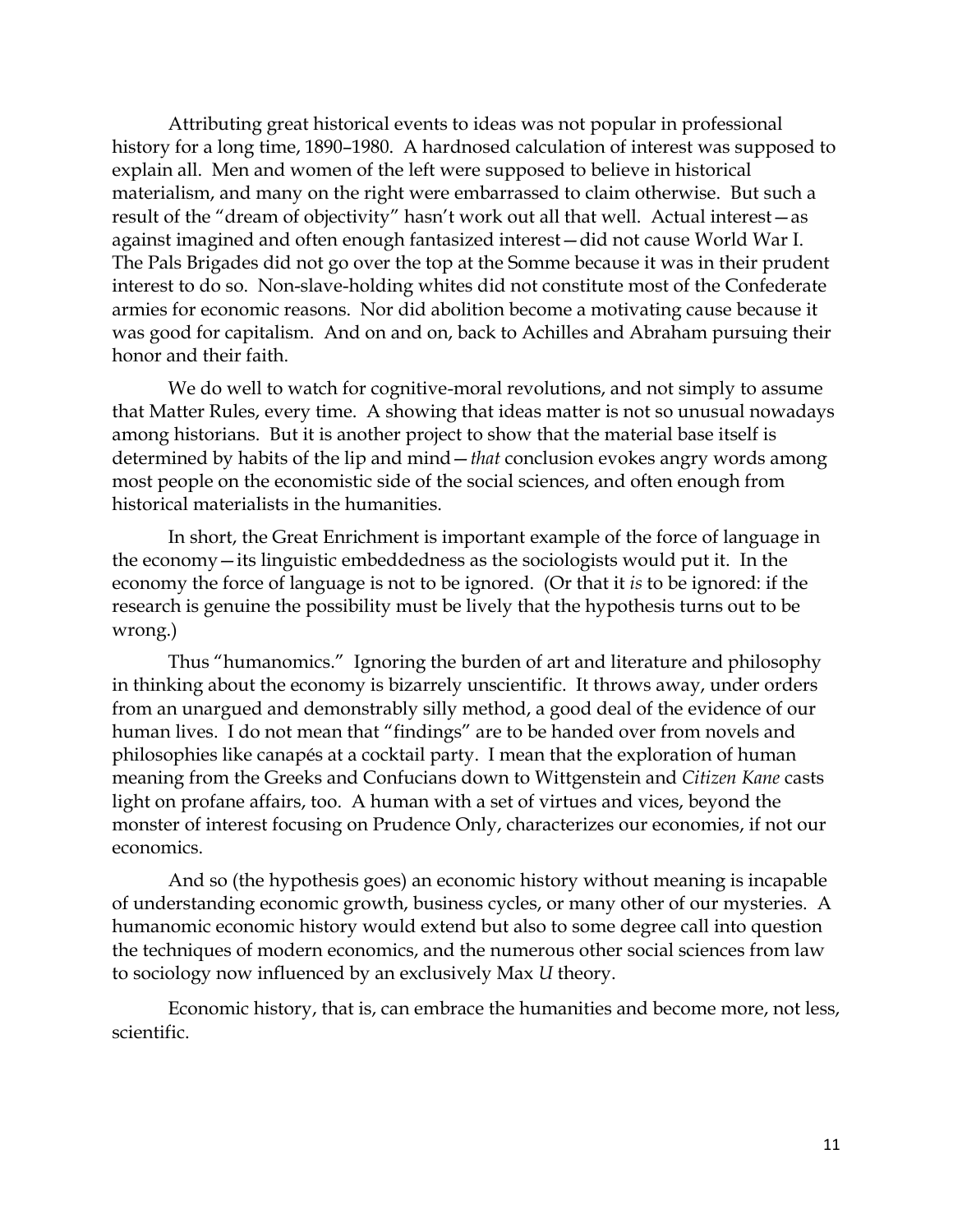## Partial List of Works Referred To

- American Statistical Association. 2016, "Statement on Statistical Significance and *P*-Values." *The American Statistician* 70 (2): 129-133. At http://amstat.tandfonline.com/doi/pdf/10.1080/00031305.2016.1154108
- Arrow, Kenneth J. 1960. "Decision Theory and the Choice of a Level of Significance for the *t-*Test." Pp. 70-78 in Olkin, Ingram, et al.*,* eds. 1960. *Contributions to Probability and Statistics: Essays in Honor of Harold Hotelling.* Stanford: Stanford University Press
- Bohr, Niels. in *Niels Bohr: Reflections on Subject and Object* (2001) by Paul McEvoy.
- Diamond, Arthur M. Jr. 1988. "The Empirical Progressiveness of the General Equilibrium Research Program." *History of Political Economy* 20 (1): 119-135.
- Koopmans, Tjalling. 1957. *Three Essays on the State of Economic Science.*
- Langlois, Richard.
- Leonard, Thomas C. 2016. *Illiberal Reformers: Race, Eugenics and American Economics in the Progressive Era.* Princeton, NJ: Princeton University Press
- McCloskey, Deirdre N. 1972. "The Enclosure of Open Fields: Preface to a Study of Its Impact on the Efficiency of English Agriculture in the Eighteenth Century," *Journal of Economic History* 32 (1, Mar): 15-35.
- McCloskey, Deirdre N. 1976. "English Open Fields as Behavior Towards Risk," *Research in Economic History* 1 (Fall): 124-170.
- McCloskey, Deirdre N. 2010. *Bourgeois Dignity: Why Economics Can't Explain the Modern World*. Chicago: University of Chicago Press.
- McCloskey, Deirdre N. 2016. *Bourgeois Equality: How Ideas, Not Capital or Institutions, Enriched the World*. Chicago: University of Chicago Press.
- McCloskey, Deirdre N., and John Nash. 1984. "Corn at Interest: The Extent and Cost of Grain Storage in Medieval England," *American Economic Review* 74 (Mar 1984): 174-187.
- McCloskey, Deirdre N., and Joseph Richard Zecher. 1976. "How the Gold Standard Worked, 1880-1913," in J.A. Frenkel and H. G. Johnson, eds., *The Monetary Approach to the Balance of Payments* (Allen and Unwin), pp. 357-385.).
- Mokyr, Joel. 2002. *The Gifts of Athena*. Princeton, NJ: Princeton University Press.
- Mokyr, Joel. 2016. *A Culture of Growth: Origins of the Modern Economy*. Princeton, NJ: Princeton University Press.
- Novick, Peter. 1988. *That Noble Dream: The 'Objectivity Question' and the American Historical Profession*. Cambridge and New York: Cambridge University Press
- Pearson, Karl and Margaret Moul. 1925. "The Problem of Alien Immigration into Great Britain, Illustrated by an Examination of Russian and Polish Jewish Children." *Annals of Eugenics* 1(1/2): 5-127.